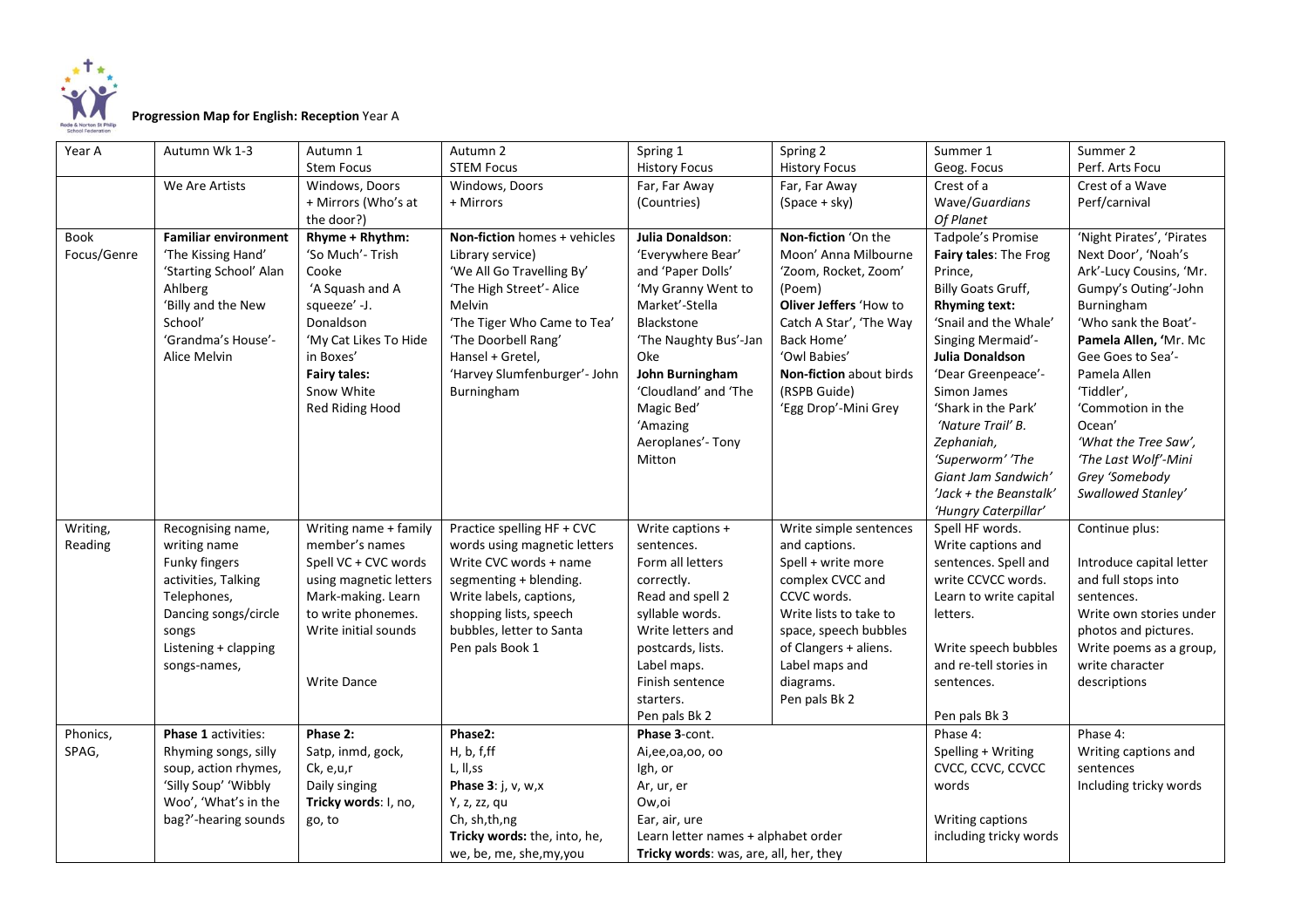|  | HF words: at, as, an,<br>and it, in, dad, is, can,<br>got, up | HF words: back, get, big, him,<br>his off, mum, had | HF words: will, that, this, them, with, then | Reading/writing 2<br>syllable words |  |
|--|---------------------------------------------------------------|-----------------------------------------------------|----------------------------------------------|-------------------------------------|--|
|  |                                                               | Learn letter names and<br>alphabet song/order       |                                              |                                     |  |

| Reception     | Autumn Wk 1-3              | Autumn 1                         | Autumn 2                   | Spring 1              | Spring 2                    | Summer 1            | Summer 2                  |
|---------------|----------------------------|----------------------------------|----------------------------|-----------------------|-----------------------------|---------------------|---------------------------|
| Year B        |                            | <b>History Focus</b>             | <b>History Focus</b>       | <b>STEM focus</b>     | <b>STEM focus</b>           | Geog. focus         | Perf. Arts                |
|               | We Are Artists             | <b>Terrific Time</b>             | <b>Terrific Time</b>       | Tales + Teeth         | Tales + Teeth               | <b>River Deep</b>   | <b>River Deep</b>         |
|               |                            | <b>Travellers</b>                | <b>Travellers</b>          |                       |                             | Mountain High       | Festival or Performance   |
| <b>Book</b>   | <b>Familiar</b>            | <b>Stories about Families: '</b> | 'Harry and the Dinosaurs   | Fairy tales: 'The     | Fairy tales: 'Hansel        | 'Tadpole's          | Fairy tales: 'The         |
| Focus/Genre   | environment                | So Much'-Trish Cooke             | at the Museum'             | Three Pigs', 'Red     | and Gretel',                | promise'-Jeanne     | Princess and the Pea',    |
|               | 'The Kissing Hand'         | 'Annie-Rose is My Little         | 'The High Street'-Alice    | Riding Hood', 'The    | 'Rapunzel'-Beth             | Willis,             | 'The Enormous Turnip',    |
|               | 'Starting School'          | Sister'-Shirley Hughes           | <b>Melvin</b>              | Three Billy Goats     | Woollvin + traditional      | 'One Duck Stuck'-   | 'Town Mouse Country       |
|               | Alan Ahlberg               | 'Avocado Baby' and               | 'The Tiger Who came to     | Gruff'                | versions                    | Phyllis Root        | Mouse'                    |
|               | 'Billy and the New         | 'Granpa-John                     | Tea'-Judith Kerr           | 'Wolves'-Emily        | 'Little Evie in the Wild    | 'The Very Hungry    | 'The Gigantic Turnip'-    |
|               | School'                    | <b>Burningham</b>                | 'The Museum of Me'-        | Gravett               | Wood'-Jackie Morris         | Caterpillar', 'The  | Alesxi Tolstoy            |
|               | 'Grandma's House'-         | 'Mog and the Granny-             | Emma Lewis                 | 'Little Red'- Bethan  | <b>Non-fiction Owls and</b> | Very Busy Spider' - | 'The Great Pet Sale'-     |
|               | <b>Alice Melvin</b>        | <b>Judith Kerr</b>               | 'This is the Bear'-Sarah   | Woolvin               | birds                       | <b>Eric Carle</b>   | Nick Butterworth          |
|               |                            | 'Grandma's House'-Alice          | Hayes,                     | 'The Story Tree'-Hugh | 'Owl Babies'-Martin         | Fairy tales: The    | Rhythm + Rhyme:           |
|               |                            | <b>Melvin</b>                    | <b>Nativity Story</b>      | Lupton                | Waddell                     | Frog Prince', 'Jack | 'Snail and the Whale',    |
|               |                            | Non-fiction books about          |                            | 'Mr Wolf's Week-      | 'Egg Drop'-Mini Grey        | and the Beanstalk'  | 'Commotion in the         |
|               |                            | vehicles                         |                            | <b>Colin Hawkins</b>  | Goodnight Owl               |                     | Ocean', 'Mr. McGee        |
|               |                            |                                  |                            | 'Good Little Wolf'-   |                             |                     | Goes to Sea' Animal       |
|               |                            |                                  |                            | Nadia Shireen         |                             |                     | Poems                     |
|               |                            |                                  |                            |                       |                             |                     | 'Night Pirates'           |
| Writing,      | Recognising name,          | Writing name                     | Practice spelling HF + CVC | Write captions +      | Write simple                | Spell HF words.     | Continue plus:            |
| Reading       | writing name               | Spell VC + CVC words             | words using magnetic       | sentences.            | sentences and               | Write captions and  |                           |
|               | Funky fingers              | using magnetic letters           | letters                    | Form all letters      | captions.                   | sentences. Spell    | Introduce capital letter  |
|               | activities, Talking        | Mark-making. Learn to            | Write CVC words + name     | correctly.            | Spell + write more          | and write CCVCC     | and full stops into       |
|               | Telephones,                | write phonemes. Write            | segmenting + blending.     | Write letters and     | complex CVCC and            | words. Read and     | sentences.                |
|               | Dancing                    | initial sounds                   | Write labels, captions,    | postcards, lists.     | CCVC words.                 | spell 2 syllable    | Write own stories         |
|               | songs/circle songs         |                                  | shopping lists, speech     | Label maps.           | Write lists to take to      | words.              | under photos and          |
|               | Listening + clapping       |                                  | bubbles,                   | Pen pals Bk 2         | space, speech               | Learn to write      | pictures.                 |
|               | songs-names,               | <b>Write Dance</b>               | Pen pals Book 1            |                       | bubbles of Clangers +       | capital letters.    | Write poems as a          |
|               |                            |                                  | Intro. Helicopter Stories  |                       | aliens.                     | Write speech        | group, write character    |
|               |                            |                                  |                            |                       | Label maps and              | bubbles and re-tell | <b>Helicopter Stories</b> |
|               |                            |                                  |                            |                       | diagrams.                   | stories in          |                           |
|               |                            |                                  |                            |                       | Pen pals Bk 2               | sentences.          |                           |
|               |                            |                                  |                            |                       |                             | Pen pals Bk 3       |                           |
| Phonics, SPAG | <b>Phase 1 activities:</b> | Phase 2:                         | Phase2:                    | Phase 3-cont.         |                             | Phase 4:            | Phase 4:                  |
|               | Rhyming songs, silly       | Satp, inmd, gock,                | H,b,f,ffL,ll,ss            | Ai,ee,oa,oo, oo       |                             | Spelling + Writing  | Writing captions and      |
|               | soup, action               | Ck,e,u,r                         | Phase $3: j,v,w,x$         | Igh, or               |                             | CVCC, CCVC, CCVCC   | sentences                 |
|               | rhymes,                    | Daily singing                    | Y,z,zz,qu                  | Ar, ur, er            |                             | words               | Including tricky words    |
|               |                            | Tricky words: I, no, go, to      | Ch,sh,th,ng                | Ow,oi                 |                             |                     |                           |